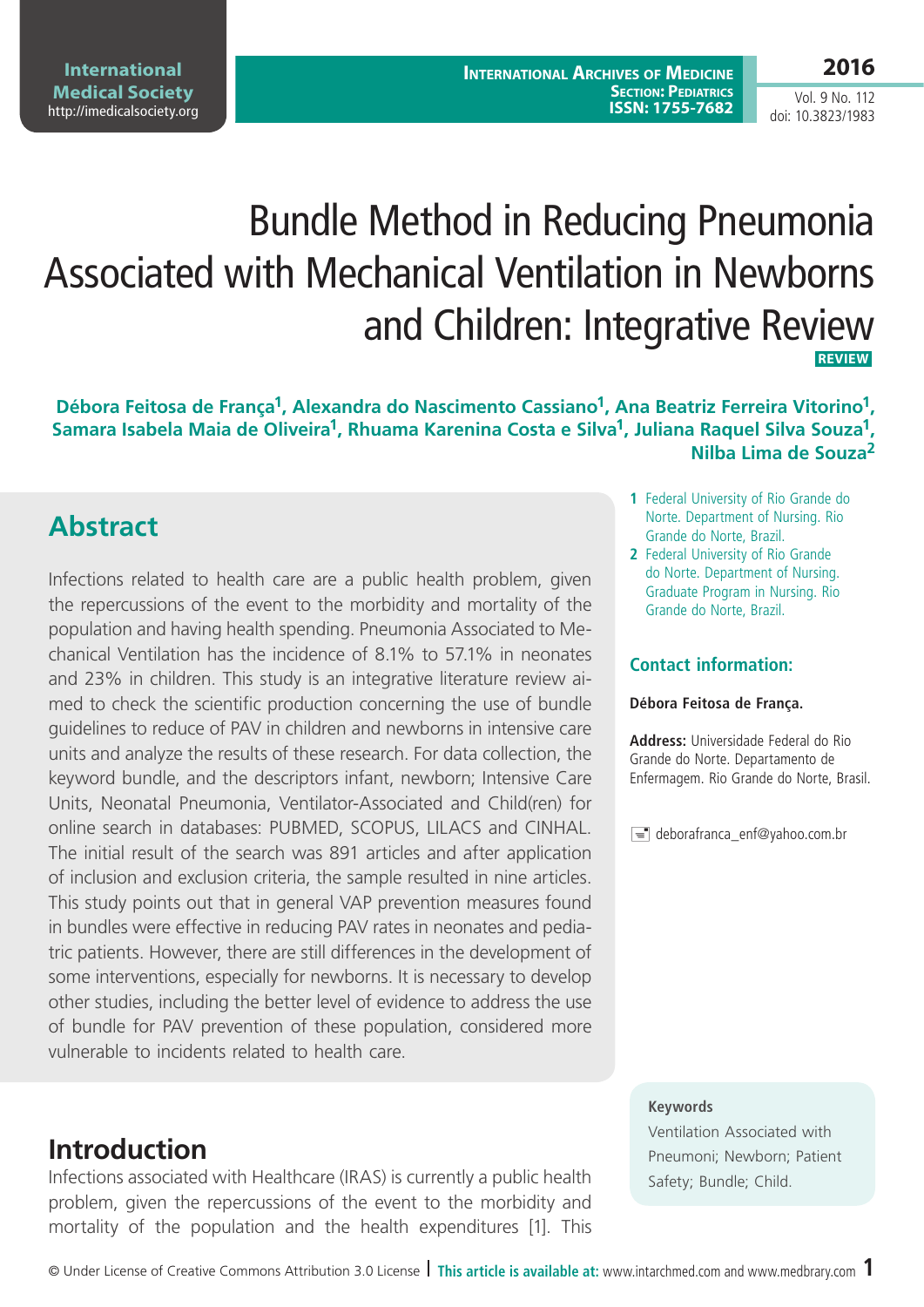**International Archives of Medicine SECTION: PEDIATRICS 2016**

**ISSN: 1755-7682**

Vol. 9 No. 112 doi: 10.3823/1983

problem is likely to occur in different population groups, which are directly related to intrinsic and welfare risk factors [2].

As an example of this problem, the Pneumonia Associated to Mechanical Ventilation (PAV) shows up as the second most common nosocomial infection in neonatal intensive care units [1], with an incidence of 8.1% to 57.1%. In neonates, it can be associated with the following risk factors: endotracheal reintubation, enteral nutrition, low birth weight and prematurity. In pediatric patients, it can be associated with endotracheal reintubation, use of the immunosuppressant drug and previous use of antibiotics [3-4]. The most common microorganisms isolated in PAV in neonatal units are *Pseudomonas aeruginosin; Staphylococcus aureus, Klebsiella pneumonia and Escherichia coli* [5].

Regarding this problem, it is essential that health services adopt preventive strategies to minimize the risk of PAV in neonates and pediatric patients through protocols and practices based on evidence that promotes the reduction in infection rates. Among the possible interventions, there is the bundle as a tool for patient safety, which has been the subject of research in other studies [6].

The bundle is a set of measures that when implemented together, it can get better results than when implemented individually. Interventions are based on good practices including constant surveillance, health staff training and adoption of strategies to prevent infections. Therefore, it is necessary to have high adherence by professionals to provide satisfactory results in the infection control [5].

Studies show the effectiveness of PAV prevention bundle, recommended by the Disease Control and Prevention Center (CDC] for adult patients. However, these recommendations should be evaluated for pediatric patients and neonates, because they have different characteristics needing appropriateness of interventions to understand their specificities.

Thus, this review highlights the following study guiding question: What guidelines have been used as bundle component aimed at reducing pneumonia associated with mechanical ventilation in children and newborns in intensive care units?

Thus, the study aims to determine the scientific productions for the use of bundle guidelines to reduce pneumonia associated with mechanical ventilation in children and newborns in intensive care units and analyze the results of the research produced.

### **Methodology**

This is an integrative review, based on the synthesis and comparative analysis of the results of previous studies. Its development was followed by five steps: (1) preparation of an integrative review protocol having the subject, research question, strategy for databases, descriptors, crossings, inclusion and exclusion criteria; (2) data collection to include publications that contribute and relevant answers to the research question; (3) extracting the relevant information contained in the studies (4) data analysis and interpretation; (5) presentation of the review [7].

There were the scientific publications indexed in databases collected to study: PUBMED, SCOPUS, LILACS and CINHAL without restriction for the year of publication. Data collection was conducted in March 2016. The following descriptors were used identified in Descriptors of Health Sciences (DECs)/Medical Subject Headings (MESH): 1#Recém-Nascido/Infant, Newborn; 2#Unidades de Terapia Intensiva Neonatal/Intensive Care Units, Neonatal; 3#Pneumonia Associada à Ventilação Mecânica/Pneumonia Associated with Mechanical Ventilator-; 4#Criança/Child(ren), 5# Unidades de Terapia Intensiva Pediátrica/ Pediatric intensive care and # 6 bundle as keyword. The crossing used in uncontrolled search were: (3# AND #6 AND 1#); (3# AND #6 AND 2#); (3# AND #6 AND 4#); (3# AND #6 AND 5#).

Inclusion criteria were: full articles available on databases without restriction languages that addressed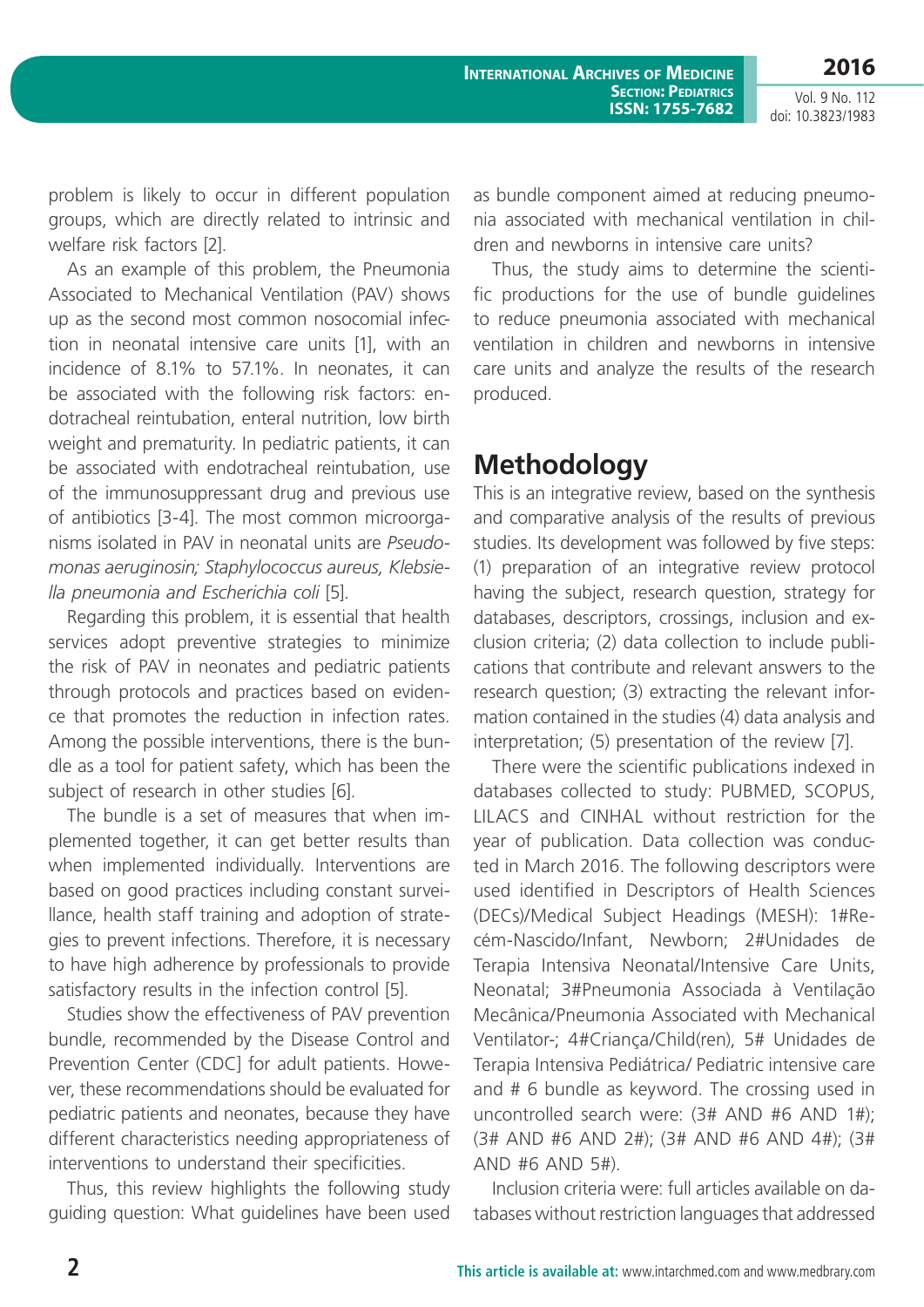the interventions through the bundles guidelines. Publications on literature review format, editorials, letters, opinion articles, duplicate articles, theses, dissertations or that did not cover the subject of research were excluded. The selection of publications started after reading the titles and abstracts. The studies no available in full and duplicate that had incomplete or insufficient data to answer the research question were later removed, according to the flowchart below: **(Figure 1)**



# **Results and Discussion**

There were 837 articles found initially, and after reading the titles and abstracts and reading in full, there were nine articles. **Table 1** is a summary of the studies identified and included in the integrative review according to the guidelines adopted in the bundle method for the prevention of PAV and the main results.

It was observed that four articles (44.5%) were investigated in developed countries, and the rest (55.5%) were carried out in developing countries in South America, Africa, and Asia. Regarding the population, there was a slight predominance in the neonatal, five articles (55.5%) compared to the pediatric age group (44.5%). The most developed type of study was the prospective, almost experimental,

**Table 1.** Interventions identified as elements of the bundles and citation frequency Natal, RN, 2016.

| <b>Interventions identified as</b>                                                                  | Frequency (n=8)        |                          |  |  |
|-----------------------------------------------------------------------------------------------------|------------------------|--------------------------|--|--|
| bundles elements                                                                                    | <b>Absolute</b><br>(f) | <b>Relative</b><br>(9/0) |  |  |
| Hand washing                                                                                        | 8                      | 88.8                     |  |  |
| Hygiene frequent oral cavity                                                                        | 7                      | 77.7                     |  |  |
| Maintenance of the headboard<br>elevation                                                           | 7                      | 77.7                     |  |  |
| Ventilator circuit maintenance<br>without condensation                                              | 6                      | 66.6                     |  |  |
| Tracheal aspiration aseptically                                                                     | 5                      | 55.5                     |  |  |
| Ventilator circuit exchange only in<br>case of visible of dirt or malfunction                       | 5                      | 55.5                     |  |  |
| Education activities for<br>multidisciplinary team                                                  | $\overline{4}$         | 44.4                     |  |  |
| Daily evaluation of the need for<br>invasive mechanical ventilation                                 | 3                      | 33.3                     |  |  |
| Cuff pressure maintenance in the<br>tracheal tube $\geq 20$ mm H2O                                  | $\overline{2}$         | 22.2                     |  |  |
| Preference for intubation                                                                           | 1                      | 11.1                     |  |  |
| Check the positioning of the<br>endotracheal tube periodically                                      | 1                      | 11.1                     |  |  |
| Daily evaluation for the need of<br>sedation                                                        | $\mathbf{1}$           | 11.1                     |  |  |
| Daily evaluation for the need of<br>using antibiotics                                               | $\overline{1}$         | 11.1                     |  |  |
| Prevention of gastric ulcer using<br>antagonists drugs Histamine H2<br>receptor for fasted patients | 1                      | 11.1                     |  |  |
| Frequent tooth brushing                                                                             | 1                      | 11.1                     |  |  |
| Prior aspiration of oropharyngeal<br>before tracheal aspiration                                     | $\overline{1}$         | 11.1                     |  |  |
| Source: Data for the nine articles that were included in the                                        |                        |                          |  |  |

integrative review carried out by the authors.

with (66.7%), followed by two transversal almost experimental studies (22.2%) and a retrospective case-control (11%). The year with most publication was 2013 (33.3%).

The initial objective of all studies was to analyze the implementation of the bundle to prevent PAV and the impact when reducing PAV rates. Concerning the type of bundle methodology, there were at least three interventions and a last nine interven-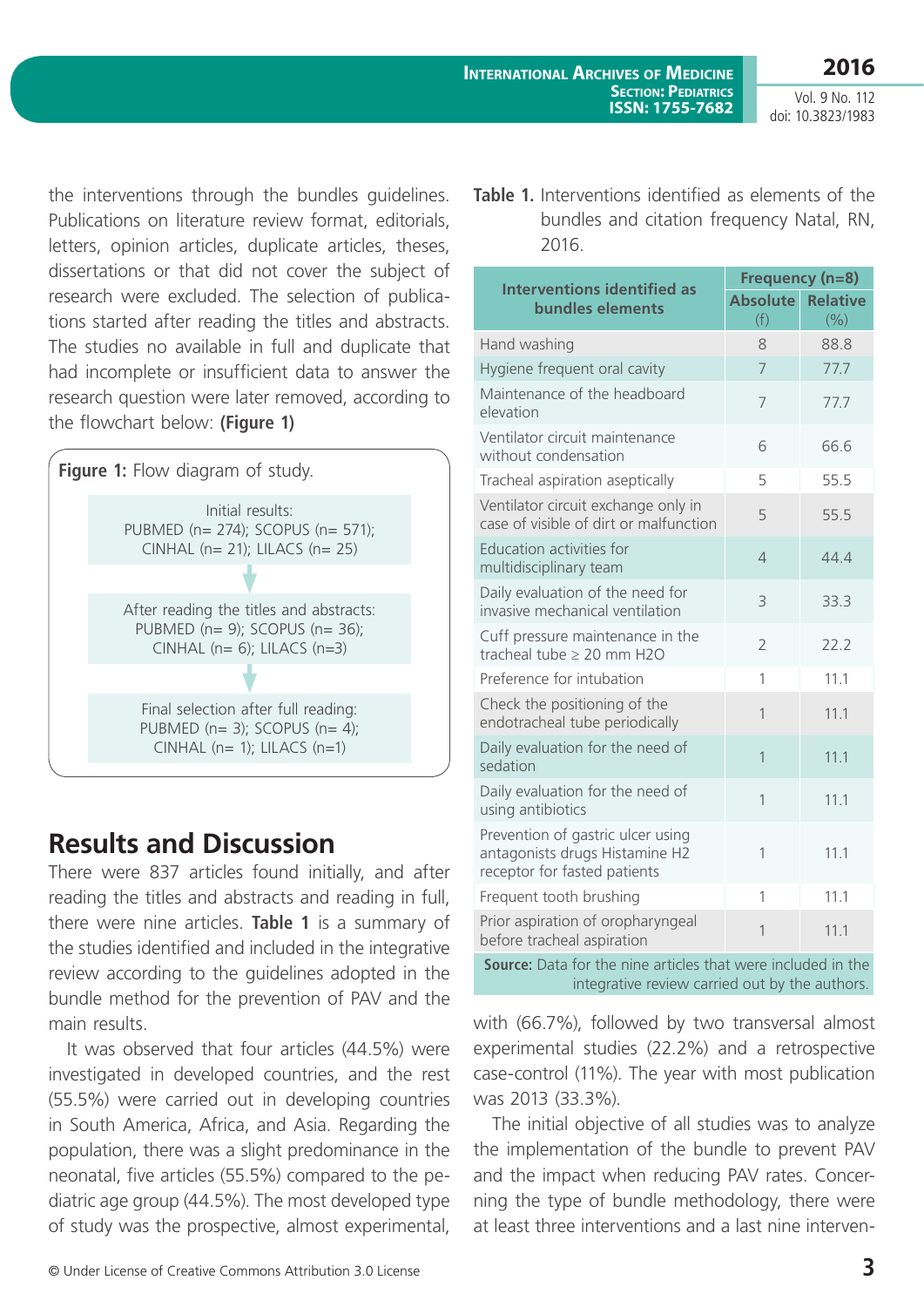Table 2. Description of articles identified on research databases on a bundle for preventing pneumonia associated with mechanical ventilation and results summary. Natal, 2016.

| <b>Authors</b>                                 | Country/<br><b>Year of</b><br><b>Publication</b> | <b>Objective/Methodology</b>                                                                                                                                                                                                                                                                | <b>Interventions</b>                                                                                                                                                                                                                                                                                                                                                                                                                                                                                              | <b>Conclusions</b>                                                                                                                                                                                                                                                                                                                                                                               |
|------------------------------------------------|--------------------------------------------------|---------------------------------------------------------------------------------------------------------------------------------------------------------------------------------------------------------------------------------------------------------------------------------------------|-------------------------------------------------------------------------------------------------------------------------------------------------------------------------------------------------------------------------------------------------------------------------------------------------------------------------------------------------------------------------------------------------------------------------------------------------------------------------------------------------------------------|--------------------------------------------------------------------------------------------------------------------------------------------------------------------------------------------------------------------------------------------------------------------------------------------------------------------------------------------------------------------------------------------------|
| Thibeau S,<br>Boudreaux C<br>$\lceil 8 \rceil$ | The United<br>States,<br>2013                    | To explore the use of breast milk<br>(colostrum, transitional milk, and mature<br>milk) in oral hygiene as part of the<br>bundle to prevent PAV in premature<br>infants weighing ≤1500g in mechanical<br>ventilation/Descriptive, retrospective,<br>case-control, almost experimental study | Hand hygiene of professionals; aspiration of the oral cavity<br>periodically; use of two sterile swabs to the friction of the<br>mouth and lips with breast milk; every 4 hours a day until<br>the end of the mechanical ventilation                                                                                                                                                                                                                                                                              | There was a slight reduction of PAV compared<br>to the control group using sterile distilled water<br>for oral hygiene. However, there was no statis-<br>tical significance. There were no adverse event<br>reports related to the use of breast milk. Expe-<br>rimental studies of randomized clinical trial type<br>are recommended to control the variables                                   |
| QiZhou,<br>et al [9].                          | China,<br>2013                                   | To evaluate the effectiveness of an<br>infection control program in reducing PAV<br>in a neonatal intensive care unit (NICU)<br>in China/Prospective, descriptive, and<br>almost-experimental study                                                                                         | Conducting educational activities of hands hygiene<br>of professionals and PAV prevention measures every<br>four months; weekly exchange ventilation circuit<br>and maintenance of the ventilation circuit without<br>condensation; daily evaluation of the need for ventilation;<br>tracheal aspiration closed system; periodic evaluation of<br>the need to use antibiotics                                                                                                                                     | PAV rate decreased from 48.84 per 1,000<br>ventilator days to 18.50 per 1,000 ventilator<br>days; The overall mortality rate of hospitalized<br>newborns significantly decreased from 14%<br>to 2.7%. There is a possibility to implement<br>interventions in developing countries. Hawthorne<br>bias in the results                                                                             |
| Azab SFA, et<br>al. [10].                      | Egypt,<br>2015                                   | To evaluate the effectiveness of the<br>bundle to prevent PAV and reducing<br>the PAV rates in neonates/prospective<br>observational, descriptive, almost-<br>experimental study                                                                                                            | Maintenance of the high head between 30° and<br>45°; hand hygiene of professionals; Aseptic tracheal<br>aspiration technique; intubation, reintubation and<br>endotracheal aspiration indication as protocol; exchange<br>ventilation circuit only with apparent dirt or malfunction;<br>maintaining the ventilation circuit without condensation;<br>oropharyngeal aspiration frequently and oral hygiene with<br>0.9% saline at intervals; daily evaluation for extubation;<br>and daily suspension of sedation | PAV rate was significantly reduced by 67.8%,<br>corresponding to 36.4 PAV episodes/1000<br>days on mechanical ventilation to 38.2%<br>corresponding to 23 episodes of PAV ventilation<br>days /1.000 (0.565 RR 95% range confidence<br>from 0.408 to 0.782, $p = 0.0006$ ). Reduction of<br>total neonatal mortality did not reach statistical<br>significance (25% versus 17.3%, $P = 0.215$ ). |
| Rosenthal VD,<br>et al. [11].                  | Argentina,<br>2012.                              | To evaluate the bundle of PAV prevention<br>in pediatric ICU in five developing<br>experimental study                                                                                                                                                                                       | Hand hygiene of professionals; maintaining the head<br>elevated from 30° to 45°; daily evaluation for the need<br>countries/prospective, multicenter, almost- for ventilation; oral hygiene with antiseptic; preference<br>for endotracheal intubation; cuff pressure maintaining the<br>endotracheal tube above 20mmH2O; circuit exchange with<br>visible dirt or malfunction; avoid gastric distension                                                                                                          | Reduction of PAV by 31%. Applicable strategy in<br>developing countries.                                                                                                                                                                                                                                                                                                                         |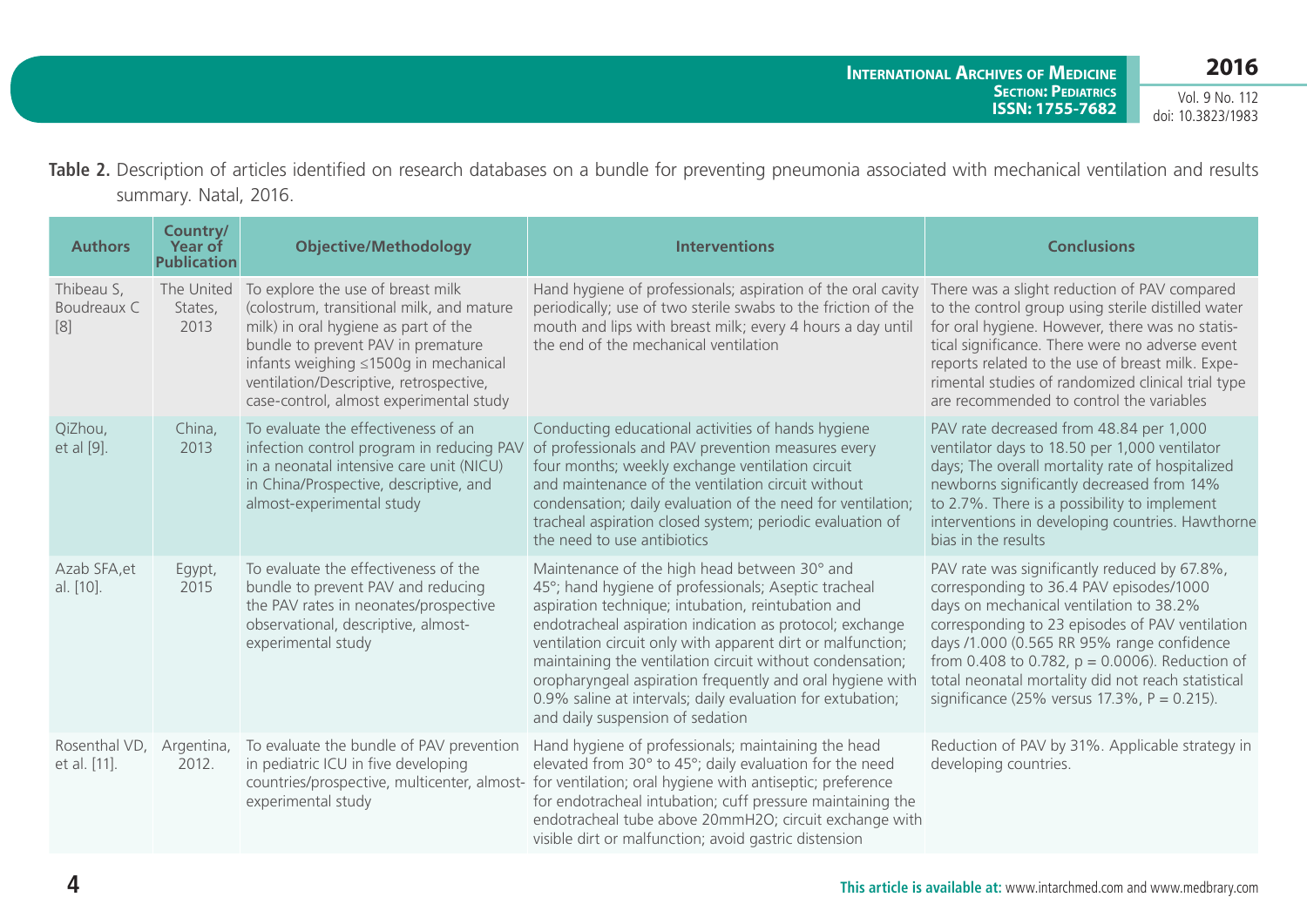#### **2016**

**International Archives of Medicine Section: Pediatrics ISSN: 1755-7682**

Vol. 9 No. 112 doi: 10.3823/1983

| Country/<br>Year of                          | <b>Objective/Methodology</b>                                                                                                                                                                                                                                     | <b>Interventions</b>                                                                                                                                                                                                                                                                                                                                                                                                                             | <b>Conclusions</b>                                                                                                                                           |
|----------------------------------------------|------------------------------------------------------------------------------------------------------------------------------------------------------------------------------------------------------------------------------------------------------------------|--------------------------------------------------------------------------------------------------------------------------------------------------------------------------------------------------------------------------------------------------------------------------------------------------------------------------------------------------------------------------------------------------------------------------------------------------|--------------------------------------------------------------------------------------------------------------------------------------------------------------|
| Brazil,<br>2015                              | To analyze the bundle of PAV control<br>in Pediatric Intensive Care Unit, the<br>education activities and PAV rates of<br>the University Hospital of Londrina-PR./<br>transversal and descriptive study                                                          | Hand washing, maintaining elevation of the head between Reduction of PAV in 64.8%.<br>30° and 45°; gavage maintenance orally; oral hygiene,<br>three times a day; Circuit exchange only in case of visible<br>dirt or malfunction; maintaining the ventilation circuit<br>without condensation; maintaining the inflation of the<br>endotracheal tube cuff above 20mmH2O; periodic training<br>of the multidisciplinary team                     |                                                                                                                                                              |
| Ceballos K, et The United<br>States,<br>2013 | in neonatal ICU of a university hospital/<br>prospective, almost-experimental study                                                                                                                                                                              | Hand washing OF professionals; maintenance of elevation<br>of the head between 15° to 30°; oral hygiene preferably<br>colostrum, or in the absence sterile water, every 4<br>hours; Aspiration frequent oral cavity; Prior aspiration<br>of oropharyngeal before tracheal aspiration; check the<br>positioning of the endotracheal tube every 4 hours;<br>daily evaluation for extubation; exchange circuit is new<br>intubation. Staff training | Reduction of VAP rate IN 71%; 31% reduction in<br>staying days in mechanical ventilation and saving<br>\$300,000 in hospital costs                           |
| Kingdom,<br>2012                             | pediatric patients after implementation of<br>the bundle prevention of PAV/prospective,<br>descriptive, almost-experimental study                                                                                                                                | Maintenance of high head between 20-30°; Oral hygiene<br>with chlorhexidine 4/4 hours and toothbrushing 12/12<br>hours; tracheal aspiration aseptically; gastric ulcer<br>prevention with the use antagonists Histamine H2 receptor<br>for fasting patients                                                                                                                                                                                      | Reduction of PAV for 12 months                                                                                                                               |
| States,<br>2009                              | ICU; Implement a PAV prevention bundle<br>evidence-based pediatric; Analyze<br>reducing rates of PAV/prospective,<br>descriptive, almost-experimental study                                                                                                      | Hand washing professionals; maintaining the ventilation<br>circuit without condensation; Circuit exchange only in<br>case of visible dirt; maintaining the elevation of the head<br>between 30° and 45°.                                                                                                                                                                                                                                         | Reduction of PAV in 5.6/1000 ventilator days to<br>0.3/1000 ventilator days.                                                                                 |
| Brazil,<br>2015                              | To analyze the PAV rate in neonates of<br>a NICU after bundle implementation of<br>infection prevention and actions of educa-<br>tion and VAP rates of the University Hos-<br>pital of Londrina-PR./ almost-experimen-<br>tal, cross-sectional descriptive study | Hand washing of professionals; maintaining the ventilation PAV rate decreases by 68.5%.<br>circuit without condensation; Circuit exchange only in case<br>of visible dirt; the head elevation of maintenance at 30°;<br>aspiration of the upper airways often; use of the closed<br>endotracheal suction system, oral hygiene                                                                                                                    |                                                                                                                                                              |
|                                              |                                                                                                                                                                                                                                                                  | <b>Publication</b><br>To evaluate bundle in PAV prevention<br>The United Evaluating the reduction of PAV in<br>Bigham MT, et The United To characterize the PAV in a pediatric                                                                                                                                                                                                                                                                   | and the control of the control of the control of the control of the control of the control of the control of the<br>the contract of the contract and a state |

**Source:** Data for the nine articles that were included in the integrative review carried out by the authors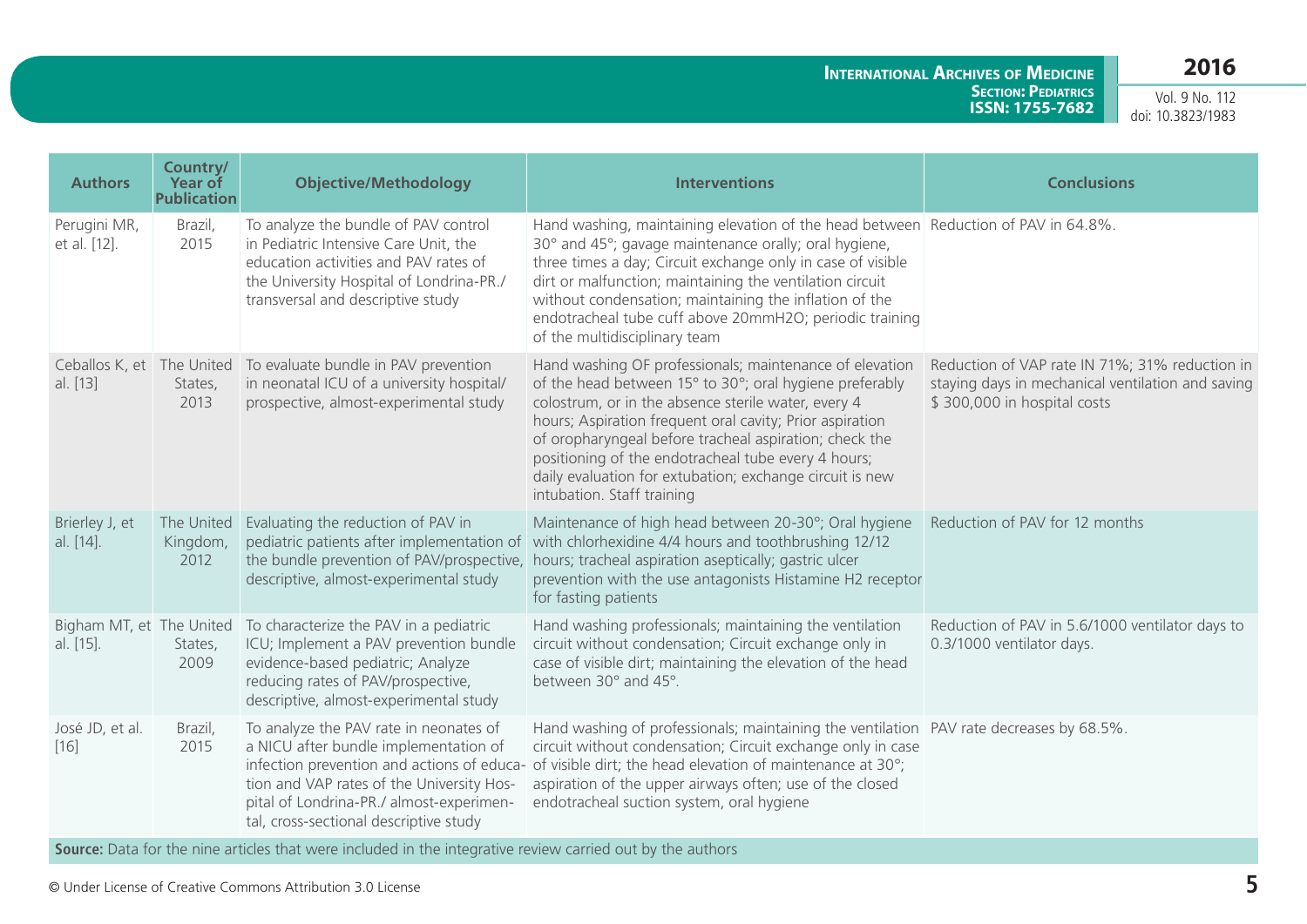tions. The results show a PAV reduction varying between 31% and 71% after bundles implementation.

Using the Oxford Center for Evidence-based Medicine1 as a reference [17], according to the classification of studies by levels of scientific evidence, the results showed eight studies in the level of evidence type 2C (88.8%), since they were studies of the type observing results (outcomes research) and one study (22.2%) was case-control type, therefore classified as 3B level.

**Table 2** shows the interventions described as elements of the bundles and the number of times that each strategy was cited in the nine studies.

The practice of hand hygiene by the health professionals was described in most studies [8-13,15]. It is the most important and recognized measure for prevention and control of infections related to care. However, consolidate it as a routine practice of health professionals is a daily challenge [18]. A study in a NICU showed a reduction by 38% of PAV rate in neonates of very low-weight after the implementation of a strategy of practical improvement of hand hygiene, proposed by the Vermont Oxford Institute [20].

Regarding the continuing education of health professionals, only three studies used this strategy [9, 12, 13]. It is an instrument contributing to the transformation of care practice, although it is one of the main procedures to adopt safe practices in health care. Therefore, adherence to bundles advocated intervention becomes essential, given that many studies have shown a reduction in IRAS rates by educating health professionals [21, 22].

About the regular hygiene of the oral cavity, the results of the studies are conflicting. The IHI recommends an additional way to VAP prevention bundle in pediatric patients, with the adequacy of treatments respecting the specificities of each age of the patient [23]. For example, the use of chlorhexidine is not recommended for infants below two months. This generates a variety of interventions for oral hygiene in infants. In studies of the review, there was the use of saline 0.9%, sterile distilled water and breast milk [8, 10, 13].

It is known about the existence of the protective factor of breast milk in reducing infections and their safety using with newborns at high risk. However, there is no evidence available that address specifically its use in oral hygiene. Thus, this statement requires studies with more rigorous design as randomized controlled trials. Corroborating the findings, another study highlighted that the efficacy of oral cleaning with chlorhexidine in children admitted to the ICU is considered a moderate evidence when related to the reduction in the occurrence of PAV. Brushing teeth is considered a weak evidence [24- 26].

The intervention of the headboard elevation was present in most of the bundles [10-15], which is considered a weak evidence [25]. According to the CDC´s recommendation, there are differences in the angle of inclination for newborns and pediatric patients [27]. The newborns should remain with head between 10° to 30° degrees, unlike pediatric patients with angles between 30° and 45°. The results of this review showed that only one study with newborns followed the recommendation [13], while in a study of pediatric patients the angle used was 20°-30° [14].

Most of the interventions related to the care of the ventilation circuits and system maintenance without water condensation and exchange only in case of visible dirt or malfunction [9-13, 15], followed the recommendations of IHI [23]. However, there are differences in the level of evidence of these strategies when applied in neonates because the evidence is considered weak. In pediatric patients, only the circuit exchange intervention was considered a moderate evidence [25].

Among the actions related to the endotracheal tube, there are preference for endotracheal intubation, tube placement periodically checking and maintenance cuff overpressure of 20 mm  $H_2O$  for pediatric patients [11-13]. These interventions are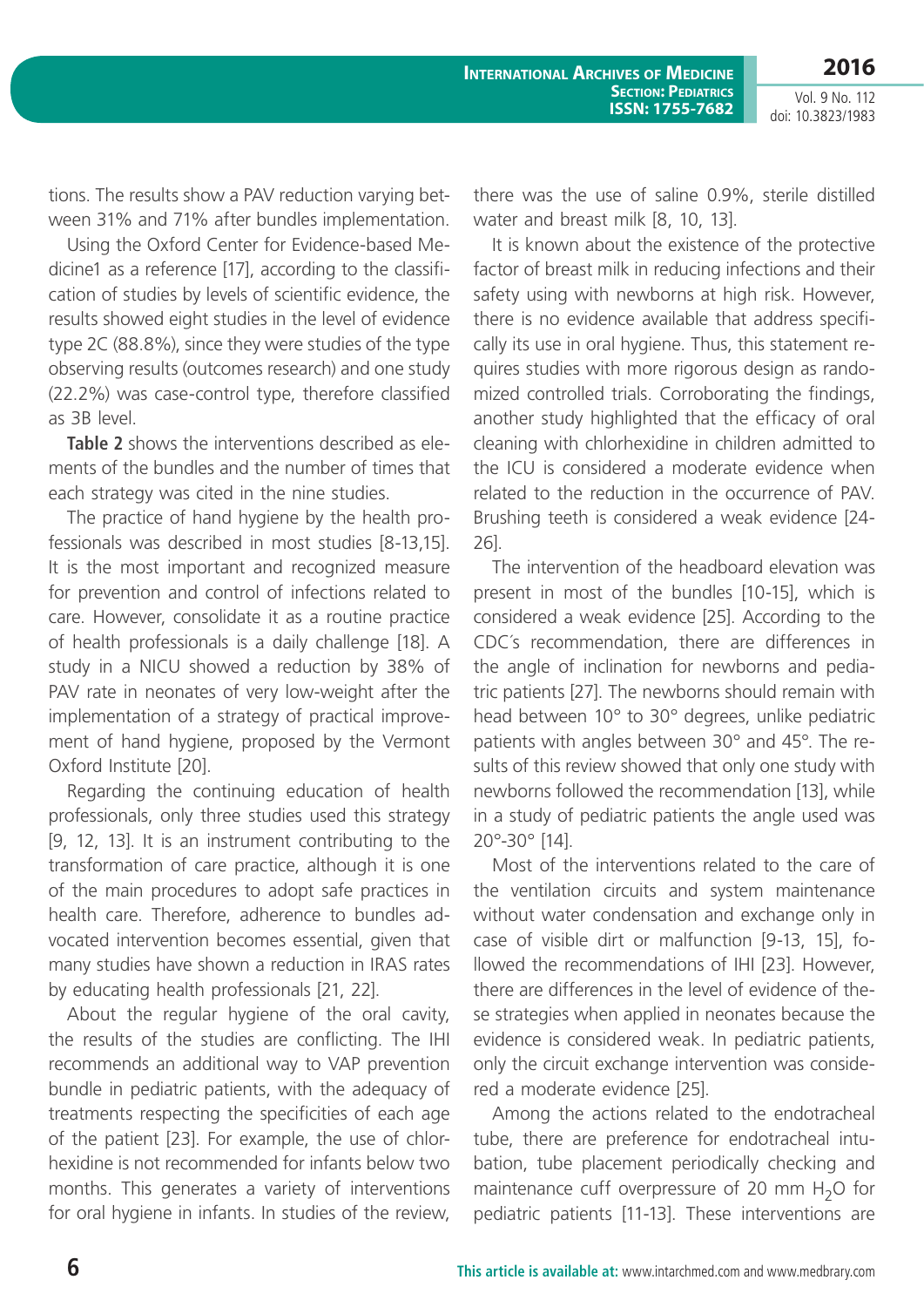part of the IHI recommendations, except for the periodic checking of the positioning of the endotracheal tube [23]. However, the use of endotracheal tubes with cuff does not apply to newborns.

Among the interventions for maintenance of permeable airways, tracheal aspiration aseptically was identified with system closed and hands off use [9, 10, 13, 14, 16]. The use of the closed suction system has had low evidence in reducing PAV over the other technique of vacuum, with the system off [4, 30]. The preference for periodic aspiration of the upper airways over the lower airways [8.10, 13.16] was justified by the fact that the accumulation of secretions in the oropharynx favors the colonization of microorganisms and the occurrence of microaspirations. Endotracheal aspiration should be performed judiciously since it favors increased intracranial of the pressure in premature neonates and promotes the occurrence of intracranial hemorrhage [3].

The daily evaluation of the need for invasive mechanical ventilation is a moderate evidence in some studies of the review [9, 10, 13, 25]. Regarding the judgment of the need for sedation, it is preferably applied in pediatric patients, as the sedation of the newborn in the NICU is avoided. Previous use of antibiotics to treat other comorbidities is a risk factor for the development of PAV [3]. However, it was an intervention identified in only one study.

Regarding the use of H2 -receptor antagonists of histamine drugs and antacids for the prevention of gastric ulcer in newborns and pediatric patients, there is no recommendation for their use in preventing PAV [23, 28-30]. This intervention was only identified in only a study of this review [14].

# **Conclusion**

The PAV prevention measures found in bundles, generally, were effective in the reduction of PAV rates in neonates and pediatric patients. However, there are still differences in the development of some interventions, especially for newborns. Among them, there is the practice of cleaning the oral cavity with colostrum, maintaining the elevation of the head between 15° to 30° and periodic circuit exchange.

The bundle objective is not to be a comprehensive reference to the therapy in the literature but a few set of interventions based on evidence carried out jointly by professionals from a health institution. The choice of interventions should consider the cost, ease of implementation and its adherence by the professionals in their care practices.

The results of this review showed that the interventions in the bundles can be applied in different situations, from developing to developed countries. However, the number of articles found on the topic in the investigated databases indicates the need to develop other studies, including the better level of evidence to address the use of the bundle in neonates and pediatric to prevent PAV for this population, considered most vulnerable to incidents related to health care.

### **References**

- **1.** Bizarro MJ. Health Care-Associated Infections in the Neonatal Intensive Care Unit: Barriers to Continued Success. SeminPerinatol. 2012; 36(6):437-44.
- **2.** Agência Nacional de Vigilância Sanitária. Critérios Diagnósticos de Infecções Relacionadas à Saúde. Série Segurança do Paciente e Qualidade em Serviços de Saúde. 2013. Available from: <[http://www20.anvisa.gov.br/segurancadopaciente/images/](http://www20.anvisa.gov.br/segurancadopaciente/images/documentos/livros/Livro2-CriteriosDiagnosticosIRASaude.pdf) [documentos/livros/Livro2-CriteriosDiagnosticosIRASaude.pdf.](http://www20.anvisa.gov.br/segurancadopaciente/images/documentos/livros/Livro2-CriteriosDiagnosticosIRASaude.pdf) Access em: 28 mar 2016.
- **3.** Foglia E, Meier MD, Elward A. Ventilator-Associated Pneumonia in Neonatal and Pediatric Intensive Care Unit Patient. Clinical Microbiology. Reviws. 2007; 20(3):409-25. DOI: 10.1128/ CMR.00041-06.
- **4.** Cernada M,Brugada M,Golombek S, Vento M. Ventilator-Associated Pneumonia in Neonatal Patients: An Update. Neonatology. 2014; 105(2): 98-107. DOI: 10.1159/000355539.
- **5.** Tam B, Zhang F, Zhang X, Huang YL, Gao YS, Liu X, et al. Risk factors for ventilator-associated pneumonia in the neonatal intensive care unit: a meta-analysis of observacional studies. Eur J Pediatr. 2014; 173(4): 427-34. DOI: 10.1007/s00431-014- 2278-6.
- **6.** Brachine JD, Peterlini MAS, Pedreira MLG. Método Bundle na redução de infecção de corrente sanguínea relacionada a cateteres centrais: revisão integrativa. Rev Gaúcha Enferm. 2012; 33(4):200-10.